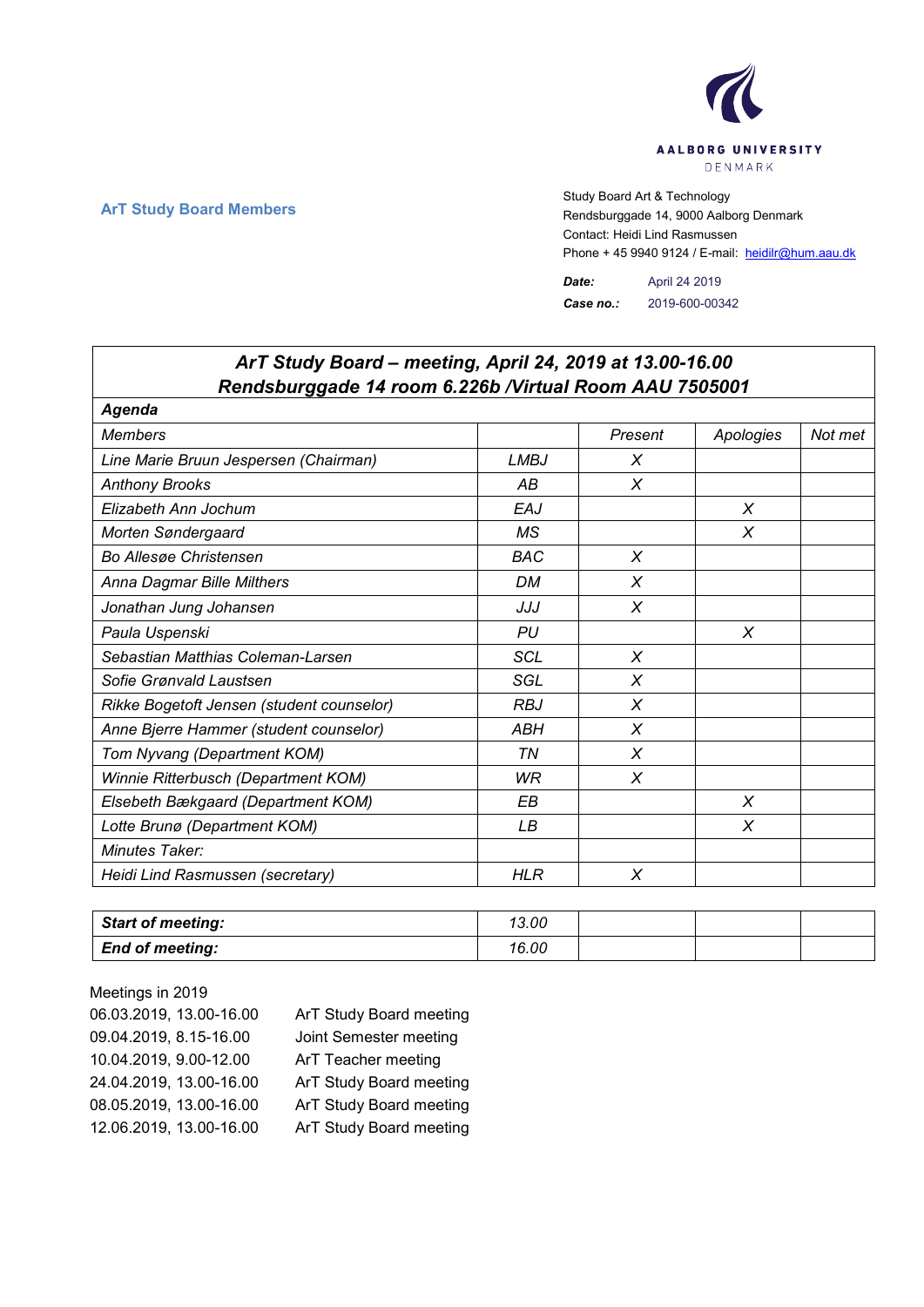| Items: |                                                                                                                                                                                                                                                                                                                                                                                                                                                                                                                                                                                                                                                                                                                                                                                                                                                                                                                                                                                                                               |
|--------|-------------------------------------------------------------------------------------------------------------------------------------------------------------------------------------------------------------------------------------------------------------------------------------------------------------------------------------------------------------------------------------------------------------------------------------------------------------------------------------------------------------------------------------------------------------------------------------------------------------------------------------------------------------------------------------------------------------------------------------------------------------------------------------------------------------------------------------------------------------------------------------------------------------------------------------------------------------------------------------------------------------------------------|
| 1.     | Approval of Agenda 24.04.2019                                                                                                                                                                                                                                                                                                                                                                                                                                                                                                                                                                                                                                                                                                                                                                                                                                                                                                                                                                                                 |
|        | New item 8 added: Workgroups.                                                                                                                                                                                                                                                                                                                                                                                                                                                                                                                                                                                                                                                                                                                                                                                                                                                                                                                                                                                                 |
| 2.     | Approval of Minutes 06.03.2019                                                                                                                                                                                                                                                                                                                                                                                                                                                                                                                                                                                                                                                                                                                                                                                                                                                                                                                                                                                                |
|        | Correction of the minutes regarding item 4 Evaluation of 6 <sup>th</sup> semester. Changed to "Students expe-<br>rienced emotional breakdown.<br>Regarding the HAT-evaluation it was asked if more comments from the discussion should be<br>added. It is agreed to approve the summary as it is. Further details can be found in the evaluation<br>appendixes.                                                                                                                                                                                                                                                                                                                                                                                                                                                                                                                                                                                                                                                               |
| 3.     | News:                                                                                                                                                                                                                                                                                                                                                                                                                                                                                                                                                                                                                                                                                                                                                                                                                                                                                                                                                                                                                         |
| 3.a.   | <b>Chair of Study Board (LMBJ)</b>                                                                                                                                                                                                                                                                                                                                                                                                                                                                                                                                                                                                                                                                                                                                                                                                                                                                                                                                                                                            |
|        | Welcome to Bo Allesøe Christensen as a new member of the study board.                                                                                                                                                                                                                                                                                                                                                                                                                                                                                                                                                                                                                                                                                                                                                                                                                                                                                                                                                         |
|        | Kvote 2 Applicants: Only 15 applicants from Kvote 2. Normally the number of applicants is<br>much higher (about 50), however this year international students are not able to apply.                                                                                                                                                                                                                                                                                                                                                                                                                                                                                                                                                                                                                                                                                                                                                                                                                                          |
|        | AAU communication has agreed to include ArT in their Make it Real campaign. AAU communi-<br>cation are also present at the nature meeting and the culture meeting.                                                                                                                                                                                                                                                                                                                                                                                                                                                                                                                                                                                                                                                                                                                                                                                                                                                            |
|        | New positions for a new student counsellor and RUS coordinators are in pipeline.                                                                                                                                                                                                                                                                                                                                                                                                                                                                                                                                                                                                                                                                                                                                                                                                                                                                                                                                              |
|        | SOL is cancelled for the next semester.                                                                                                                                                                                                                                                                                                                                                                                                                                                                                                                                                                                                                                                                                                                                                                                                                                                                                                                                                                                       |
|        | Status on language change. The new English study regulations was approved by the Central<br>Study Legal Department (Studielegalitet). First, it was decided that all students should be<br>moved to the updated English version. This can however create difficulties especially regard-<br>ing the co-taught HAT and AIC modules. It is currently discussed whether the new students<br>should be moved to the new regulation or stay on the 2015 regulation for the next two years.<br>The students commented that most changes were internal specific details and there is an<br>agreement that it would be ok to stay on the old regulation in order to minimize the administra-<br>tion.                                                                                                                                                                                                                                                                                                                                 |
| 3.b.   | <b>Students</b>                                                                                                                                                                                                                                                                                                                                                                                                                                                                                                                                                                                                                                                                                                                                                                                                                                                                                                                                                                                                               |
|        | DM has attended a meeting at the Faculty of Humanities regarding digitalization of education on<br>AAU. DM suggest that the Study Board could evaluate the use of digitalisation on ArT. TN adds that<br>it is part of the project to look at the content. ArT seems to be quite ahead in terms of digitalization<br>as digitalization is already part of the curriculum. The minutes from the meeting are on the website:<br>https://www.fak.hum.aau.dk/uddannelse/studenterpanel/<br>Some students on 2. semester felt that they were not permitted to air their point of view during the<br>SGM (semester evaluation meeting). Some felt that their comments were counter-argumented by<br>other students. JJJ adds that people should be able to voice if they do not agree with what other<br>students have said.<br>The semester has felt "weird" because of an irregular schedule - some classes cramped together<br>and other weeks almost without teaching. There is a worry that people feels uninvolved because of |
|        | the lack of classes.                                                                                                                                                                                                                                                                                                                                                                                                                                                                                                                                                                                                                                                                                                                                                                                                                                                                                                                                                                                                          |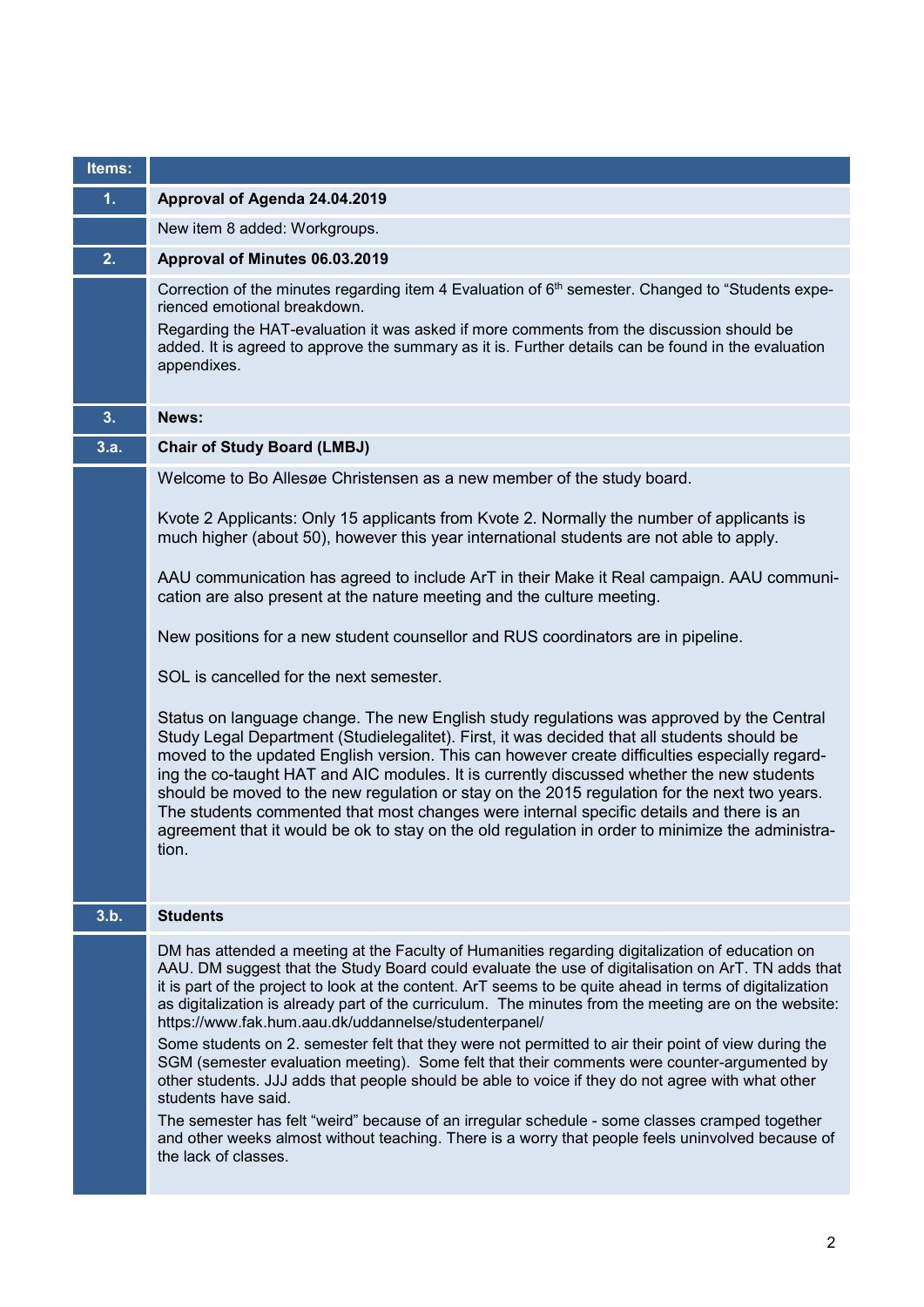|                | Art in context has been poorly coordinated e.g. one teaching day from 10-18 with lectures. Agree-<br>ment that there should be no more than 2 modules back to back.                                                                                                                                                                                                                                                                                                                                                                           |
|----------------|-----------------------------------------------------------------------------------------------------------------------------------------------------------------------------------------------------------------------------------------------------------------------------------------------------------------------------------------------------------------------------------------------------------------------------------------------------------------------------------------------------------------------------------------------|
|                | Excursions as part of the active participation is criticized. The main issue seems to be that the ex-<br>cursion was planned very late, and students were not informed that they were to hold the expenses<br>themselves. It is argued that excursions are OK as long as the travel should be planned well ahead<br>of time.                                                                                                                                                                                                                  |
|                | Rumours that students on 2. Semester will not attend the nature meeting, because they heard for-<br>mer 2. semester students expressing, that the workload was too high. This is not the case, however<br>the students are encouraged to have only one exhibition, and not do both the Monastery and Ka-<br>rolinelund in the same week.                                                                                                                                                                                                      |
| 3.c.           | <b>Student counsellors (ABH/RBJ)</b>                                                                                                                                                                                                                                                                                                                                                                                                                                                                                                          |
|                | No news.                                                                                                                                                                                                                                                                                                                                                                                                                                                                                                                                      |
| 3.d.           | <b>Head of Study (TN/WBR)</b>                                                                                                                                                                                                                                                                                                                                                                                                                                                                                                                 |
|                | The department is moving staff and students from Nordkraft to Rendsburggade and moving staff<br>from Psychology from Kroghstræde to Nordkraft.<br>ArT will keep their current Labs. For the first 6 weeks of the semester ArT will share the rooms with<br>other programmes, but will have the rooms for themselves for the remaining semester. This means                                                                                                                                                                                    |
|                | that it is even more important that the rooms are cleaned up at the end of the semester. DM re-<br>minds the students of the lockers and that the students should use them for storage.                                                                                                                                                                                                                                                                                                                                                       |
|                | There has been working groups that have sent in suggestions for the buildings for the Phase $1 -$<br>the next phase will be involving students for study environment.                                                                                                                                                                                                                                                                                                                                                                         |
| 4.             | Fall 2019. Orientation. (Attachment: Requisition ArT fall 2019)                                                                                                                                                                                                                                                                                                                                                                                                                                                                               |
|                | The study board approved the proposal for the staffing at the last meeting. LMBJ has had a meet-<br>ing with Tom and Falk about the empty slots.                                                                                                                                                                                                                                                                                                                                                                                              |
|                | Morten was added as both teacher and internal censor on the 1. semester project module. Waiting<br>to hear from Falk about who will fill out the teaching spot instead.                                                                                                                                                                                                                                                                                                                                                                       |
|                | Ulla Konnerup will most likely take on the PBL course.<br>Media Technology staff: the plan has been approved by media technology.                                                                                                                                                                                                                                                                                                                                                                                                             |
|                | Module coordinators have received all the tolls to plan the semesters.                                                                                                                                                                                                                                                                                                                                                                                                                                                                        |
| 5 <sub>1</sub> | New exam regulation AAU. Orientation (https://www.studieservice.aau.dk/digi-                                                                                                                                                                                                                                                                                                                                                                                                                                                                  |
|                | talAssets/482/482665 eksamensordning-for-aalborg-universitet-01.02.2019.pdf)                                                                                                                                                                                                                                                                                                                                                                                                                                                                  |
|                | New exam regulation from February $1st$ is now online. It is not yet translated to English. The regula-<br>tion is a harmonization of the AAU exam rules across campus. Some of the biggest changes are<br>the deadlines for exam dates, reexam, and deadline for assessment. The regulation also specifies<br>that exam results are personal and not to be published on for instance Moodle. Exams with an as-<br>signment must be sent to the external censor for commenting – one exam in the ArT programme<br>must comply with this rule. |
| 6.             | Danish and English modules. Discussion and decision (Attached: Danske engelske mod-<br>uler)                                                                                                                                                                                                                                                                                                                                                                                                                                                  |
|                | The modules from the new Danish Study regulation are now entered into the Module base, but the<br>Study Board now has to finally decide which modules should be taught in Danish, English or in both<br>Danish and English. The mixed Danish/English status means that the study board has to determine<br>the actual language at the start of the semester.<br>95 ECTS has to be in Danish. The electives has to be in Danish. In the suggested attachment,                                                                                  |